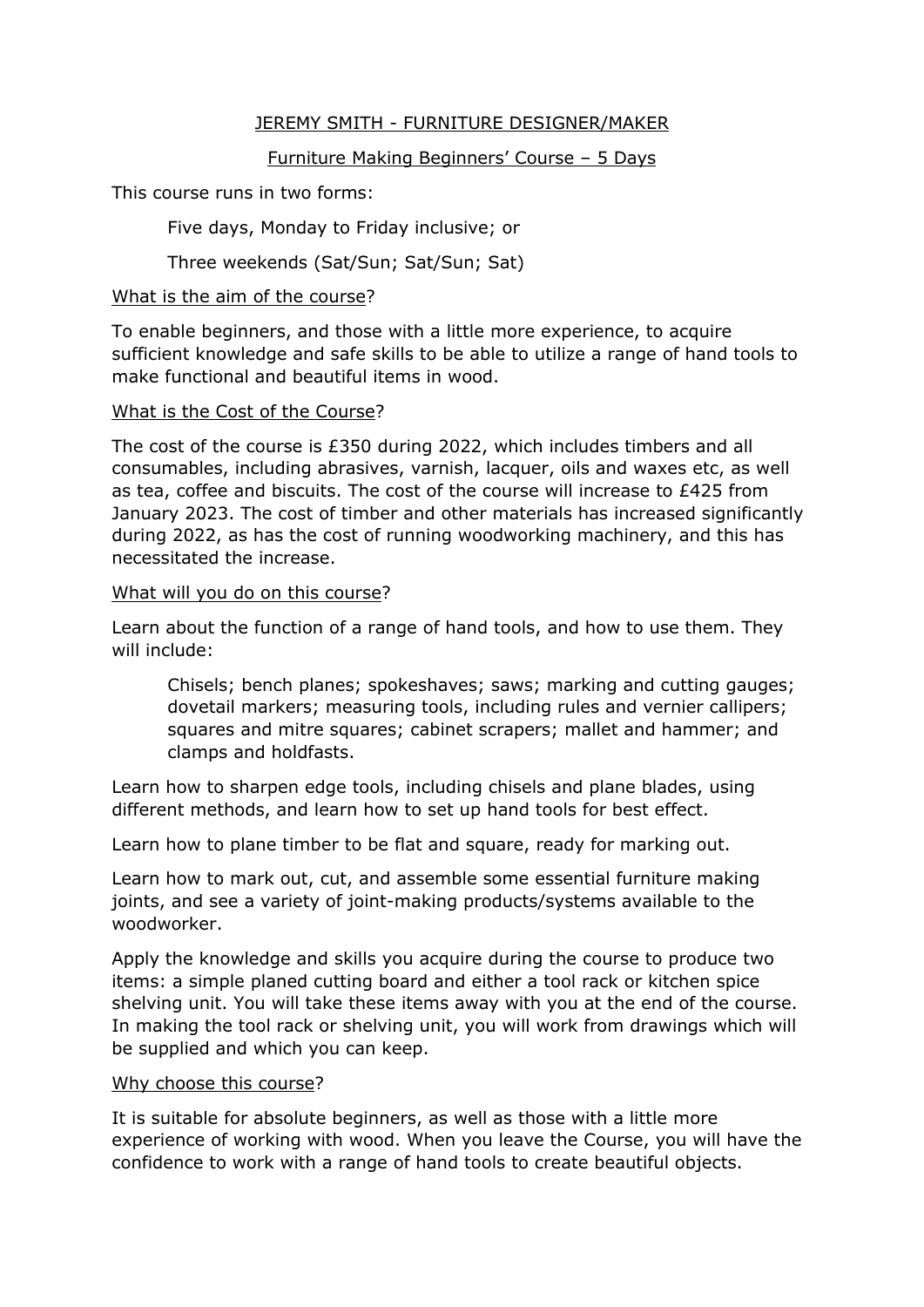You will learn in a comfortable, spacious, and well-equipped workshop. The Workshop, which is in the beautiful Hampshire countryside, is set amongst a range of other studios in which talented artists and crafts people are working. You will be learning in an inspiring setting!

The first three courses of 2022 will run with only two students. Thereafter, Covid permitting, this may increase to three. These small numbers will ensure that you will benefit from close supervision and guidance throughout the course.

All tools and materials will be provided. Each student will have their own individual tool kit to use during the course. You are welcome to bring along any woodworking tools you may already own; I can advise on their sharpening, possible improvement and maintenance.

Tea, coffee and biscuits will be provided. For lunch, there are several cafes and takeaways within easy driving distance from the Workshop.

How do you apply for the Beginner's Course?

Select the course dates you prefer.

E-mail or telephone me to confirm that there is still space on the course. Contact me on:

[dennersmithfurniture@outlook.com](mailto:dennersmithfurniture@outlook.com)

or 07485 438648

or

via the Contact form on this website

You will then be asked to pay an advance of £125 which is to secure your place on the course and to cover cost of materials, including the timber for the two projects you will complete. The balance of £225 (£300 in 2023) must be paid at the start of the course. This can be in cash, via bank transfer, or via a credit or debit card.

Jeremy Smith reserves the right to cancel the course in the event that he is prevented from running it, for example in the event of illness through Covid. In this event, he will give as much notice as possible to students. They will receive a full refund and he will try his best to run the course on other dates convenient to the student.